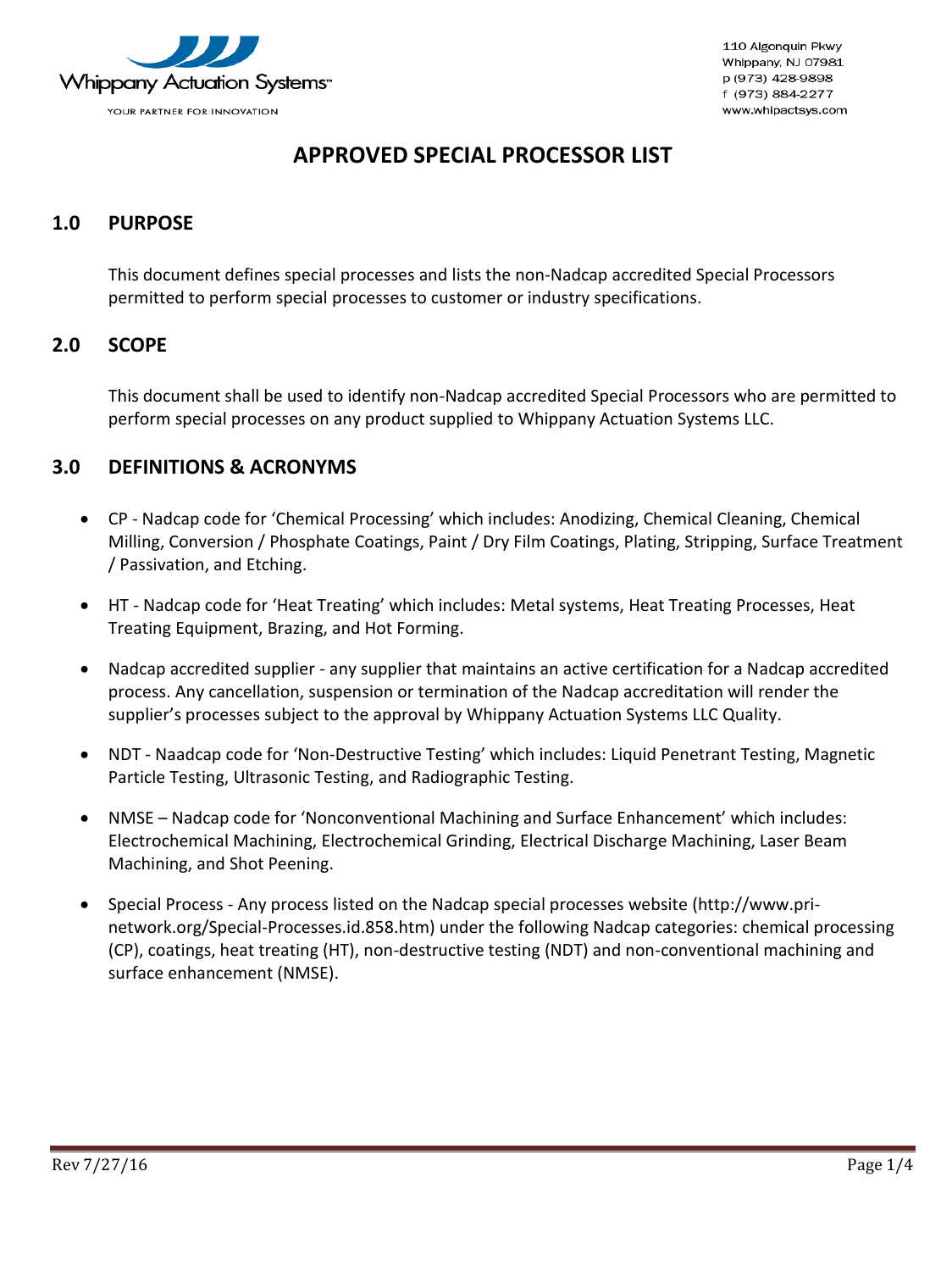

## **APPROVED SPECIAL PROCESSOR LIST**

## <span id="page-1-0"></span>**4.0 INSTRUCTION**

Suppliers/sub-tier suppliers may use any Nadcap accredited Special Processor provided the Special Processor maintains a current Nadcap accreditation for the special processes performed on Whippany Actuation Systems LLC product. These Special Processors must be listed on the supplier/sub-tier supplier's Approved Special Processor List (ASPL).

Prior to performing a special process using a non-Nadcap accredited Special Processor, suppliers shall validate the current revision of the Whippany Actuation Systems LLC ASPL. Any Special Processor without current Nadcap accreditation for the special processes to be performed must be listed in the Whippany Actuation Systems LLC ASPL.

Suppliers may request a waiver to use a non-Nadcap accredited Special Processor. This request must be in writing and must be accompanied by objective evidence of oversight/audit of the non-Nadcap accredited Special Processor to ensure that the special processes performed are equivalent to industry standards.

When the drawing calls out a prime contractor's special process specification, the supplier shall only use a Special Processor from that prime contractor's ASPL. For example, when a drawing references Boeing process spec BAC 5423, the supplier shall only subcontract to a processor on the Boeing D1-4426.

When the Whippany Actuation Systems LLC purchase order and/or SQAR requires the use of a prime contractor's ASPL, this requirement applies whether the drawing calls out a prime contractor's spec (e.g. Boeing BAC 5423) or an industry spec (e.g. MIL-DTL-5541, AMS 2700, ASTM-E-1417, etc.)

This document is uncontrolled when printed.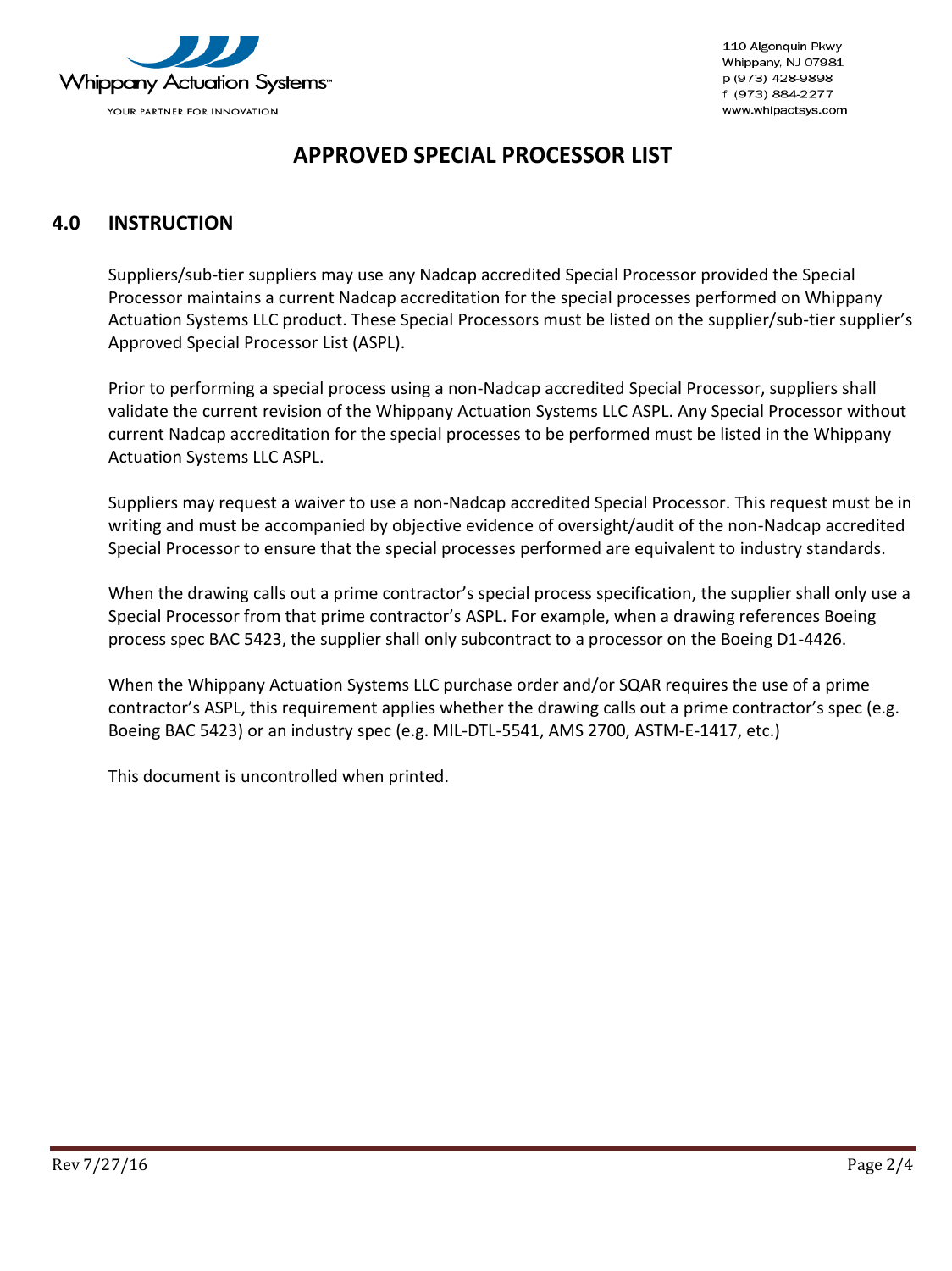

# **APPROVED SPECIAL PROCESSOR LIST**

#### <span id="page-2-0"></span>**TABLE OF CONTENTS**  $5.0$